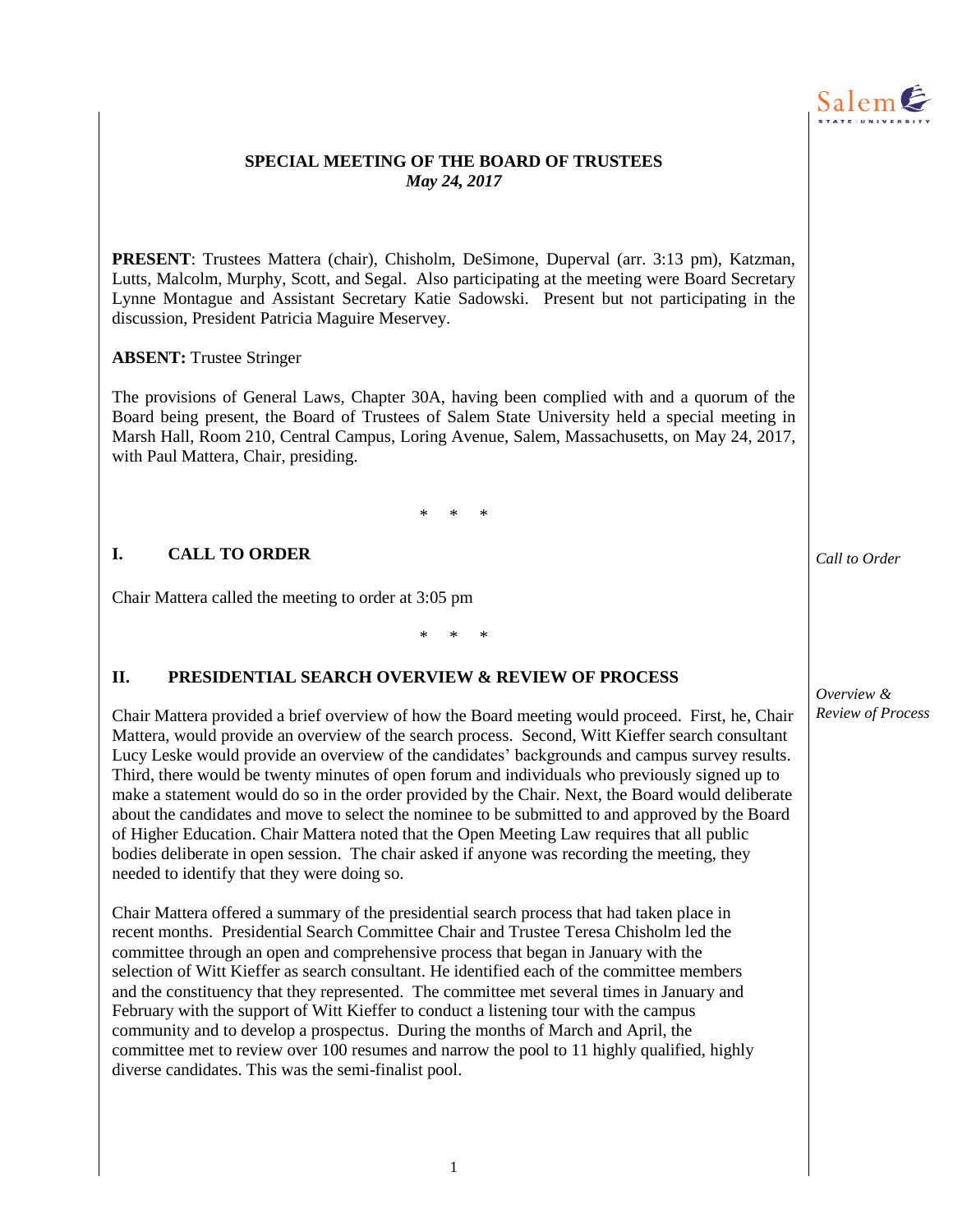In late April the committee met over a two day period and reduced the pool to four finalists, with diverse characteristics. At that point, the work of the search committee was done. And the work of this board – the public work of this board - began.

Chair Mattera then invited Trustee Chisholm to offer any additions to his overview. Trustee Chisholm emphasized that during the first month of the search process the committee and search consultant met with campus constituencies and all had input into what the campus was seeking in the new president. The prospectus that was developed accurately reflects the views of the campus, and the committee used these criteria to select the semi- and finalist pools.

The three candidates (one finalist withdrew) each spent a day and a half on campus in a series of open forums and interviews designed to give the community a chance to meet the candidates, and the candidates learn more about the university. A confidential survey was developed to give voice to the community. Search consultant Lucy Leske will provide an overview of the survey results.

The campus visits included in-depth interviews with the Trustees and video conference type interviews with the Commissioner of Higher Education and the Secretary of Education. Anyone and everyone with an interest had an opportunity to meet and interact with the candidates.

Chair Mattera reiterated that the search has been an open and thorough process. He thanked Presidential Search Chair Chisholm for the enormous amount of excellent work she performed on behalf of the university. He extended his thank you to Presidential Search Committee Vice Chair and Trustee Robert Lutts and all of the committee members.

Chair Mattera then turned to Witt Kieffer search consultant Lucy Leske to present the finalists CVs and a summary of the campus survey results.

\* \* \*

## **III. REVIEW OF CANDIDATES & SUMMARY OF SURVEY RESULTS**

Lucy Leske thanked the Board for the opportunity to assist with the presidential search. She then provided a brief summary of the three candidate's bios. The first candidate, Dr. Deborah E. Bordelon is the provost and vice president for academic affairs at Governors State University in the suburbs of Chicago. She oversees all academic and student affairs units at the university and serves as the chief executive officer in the absence of the President. She had a significant role in the transition from a two- to four-year school; has worked in multiple universities; has four years of experience as a provost and has worked in union environments.

The second candidate John Keenan, JD, currently serves as general counsel and vice president for administration at Salem State University. A lifelong resident of Salem and former Massachusetts state representative, Mr. Keenan was one of the lead proponents in gaining "university" status for Salem State in 2010. He was also the lead sponsor of the bill providing sabbatical parity for all state university faculty. A proud product of the Salem Public Schools and first-generation-to college, Mr. Keenan is a cum laude graduate of Harvard College, where he studied economics, and Suffolk University Law School, where he served as Lead Articles Editor on the Law Review.

Finally the last candidate, Anny Morrobel-Sosa, PhD, most recently served as provost and senior vice-president of academic affairs at Lehman College, City University of New York (CUNY). She developed CUNY's first reverse-transfer program for the three CUNY institutions in the Bronx and then co-led the formalization of the program throughout the entire CUNY system. Lehman's first

*Review of Candidates & Summary of Survey Results*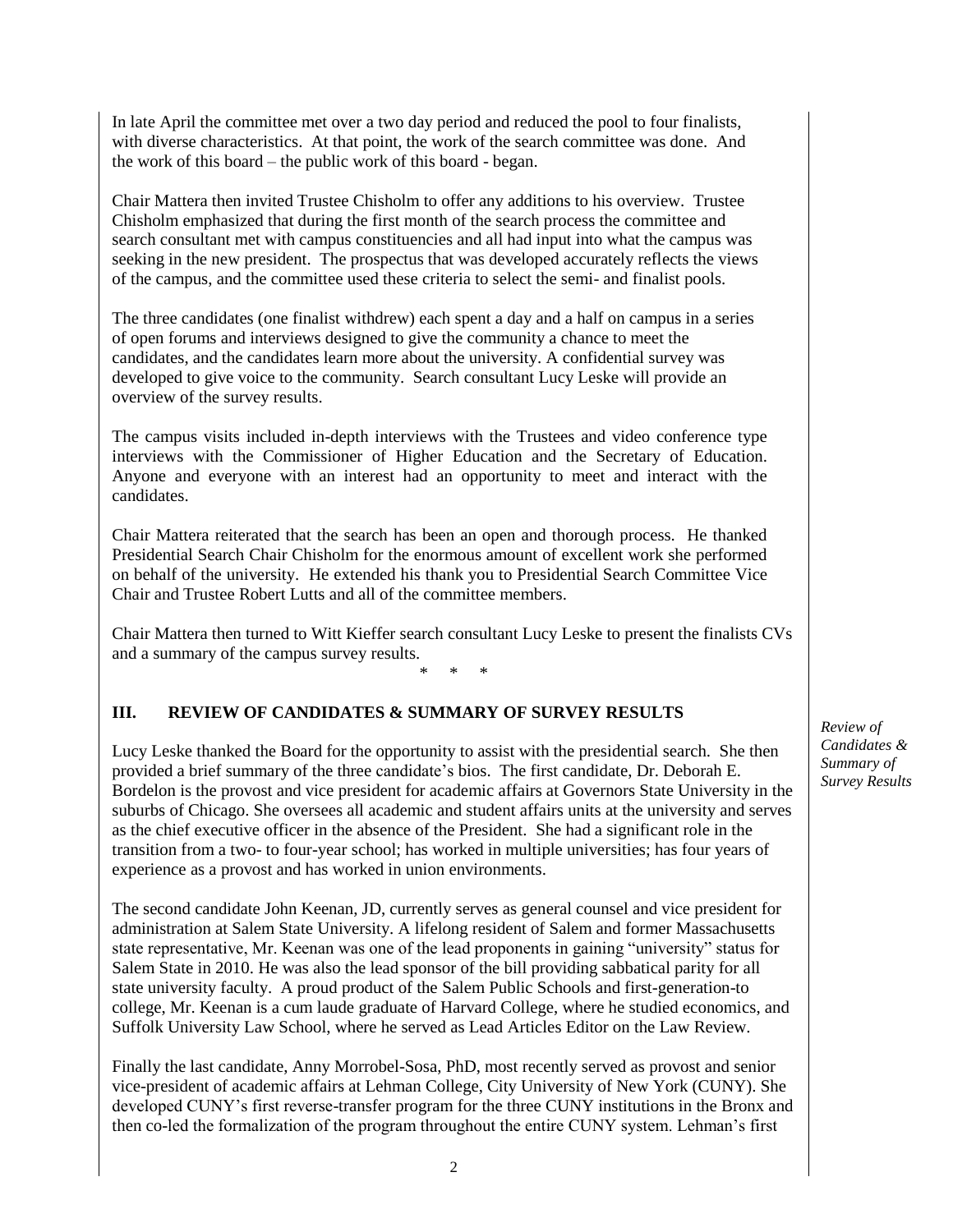stand-alone doctoral program (Doctorate of Nursing Practice) was completed and approved under her tenure. As Dean of the College of Science at The University of Texas at El Paso (UTEP), Dr. Morrobel-Sosa proposed and established the College Office of Undergraduate Research Initiatives (COURI), which was later expanded and renamed as the Campus Office of Undergraduate Research Initiatives.

Search consultant Leske then moved on to the survey results. All three candidates fared well on campus however Keenan and Morrobel-Sosa garnered more support so her survey report focused mainly on just these two candidates.

3:13 pm – Note Trustee Duperval arrived.

Search consultant Leske then provided a summary of the campus community survey feedback which was based off the key presidential priorities in the Salem State University Presidential Search Leadership Profile:

- Strategic Focus
- Academic Excellence and Student Success
- University Advancement
- Community and Team Building
- Modern, Safe, and Sustainable Campus Environment

Across the board Salem State University has three very strong candidates and none had any serious issues/concerns.

For strategic focus, Anny Morrobel-Sosa and John Keenan were both perceived as strong but have different styles/backgrounds. With university advancement, all three had prior fundraising experience. Morrobel-Sosa's has been with individuals and grants. Keenan's has been for political campaigns but also at Salem State. Each finalist was seen as committed to academic excellence. While Morrobel-Sosa has had longer experience in higher education, Keenan has learned much in his time at Salem State. Regarding team building, the campus community felt the strongest connections to Morrobel-Sosa and Keenan but their styles differed. All three finalists were qualified to support a modern, safe, and sustainable campus environment. Morrobel-Sosa had experience leading strategic planning and inclusion efforts. Morrobel-Sosa and Keenan stood out in their ability to connect to the campus community as well as with their personal qualities. Morrobel-Sosa was highlighted for leadership experience, management ability, intellect, and faculty connections. Keenan was lauded for his entrepreneurial style, ability to connect with an external community, and potential for relationship building into the future. Overall, Morrobel-Sosa and Keenan were well above average in their feedback from the campus community.

With no questions from the Board, Chair Mattera thanked Search Consultant Leske for her report and for her assistance.

\* \* \*

#### **IV. OPEN FORUM**

Chair Mattera announced the open forum portion of the meeting and welcomed individuals who had previously signed up to make statements. Public testimony proceeded for just over thirty minutes. Presenting statements were: one student; eight faculty; one staff member; and five "others" (community, elected officials, business, etc.)

\* \* \*

*Open Forum*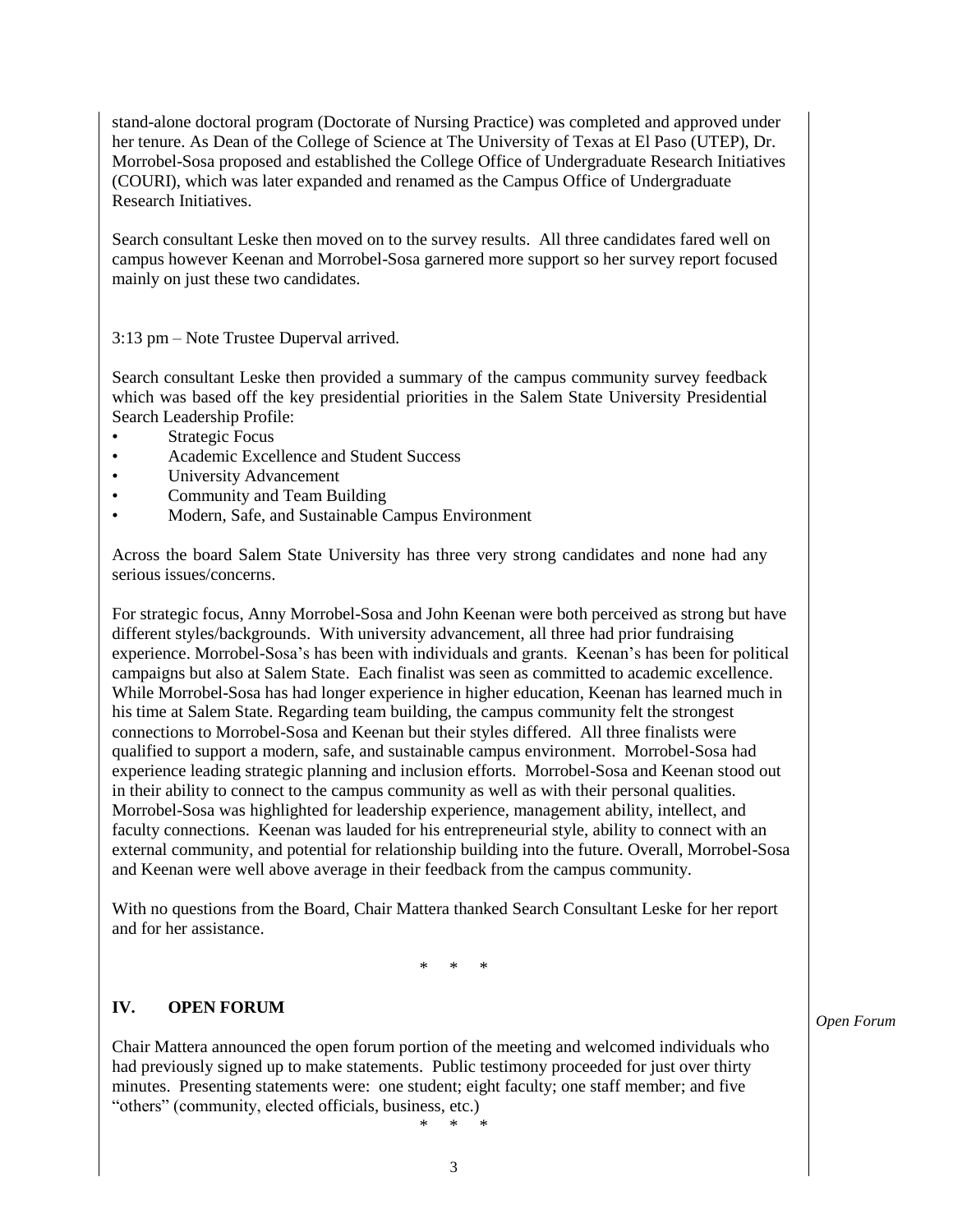# **V. BOARD DISCUSSION**

The Board moved on to deliberations and the Trustees discussed each of the candidate's strengths and perceived limitations. They also reflected on how the candidates might address the university's impending challenges. There were some straw votes taken in the process.

The Board took a short break at 5:35 pm and reconvened at 5:40 pm.

The Board resumed its deliberations and discussed the Leadership Profile and the desired characteristics of the university's next president. Chair Mattera asked each of the Trustees to speak on their leanings regarding the candidates. After more discussion, Trustee Segal made a motion which was seconded by Trustee Lutts that:

## **MOTION**: **The Salem State University Board of Trustees hereby votes to advance John Keenan for recommendation as president to the Massachusetts Board of Higher Education. We further authorize the Chair of the Board of Trustees to negotiate with the recommended candidate terms of appointment.**

Chair Mattera re-read the motion and asked if there was further discussion. After a few comments, Trustee Segal called the question. The motion was seconded by Trustee Lutts. Chair Mattera asked if there was any further discussion.

Trustee Scott offered that the Parliamentary Rules might allow the Board to adjourn and vote at another time. With the prior motion on the floor, it required a vote. On a voice vote, the motion to call the question was passed (eight yes; two no).

The Board then returned to the original motion that:

**VOTED**: **The Salem State University Board of Trustees hereby votes to advance John Keenan for recommendation as president to the Massachusetts Board of Higher Education. We further authorize the Chair of the Board of Trustees to negotiate with the recommended candidate terms of appointment.**

By hand vote: Yea: 7 Nay: 3 **Motion passed**

Chair Mattera then asked for a motion to make the vote unanimous. With a motion duly made by Trustee Segal and seconded by Trustee Chisholm it was:

### **VOTED: To make unanimous the vote to advance John Keenan for recommendation as president to the Massachusetts Board of Higher Education.**

Voice vote: Nav: 3 Yea: N/A **Motion failed**

\* \*

*Board Discussion*